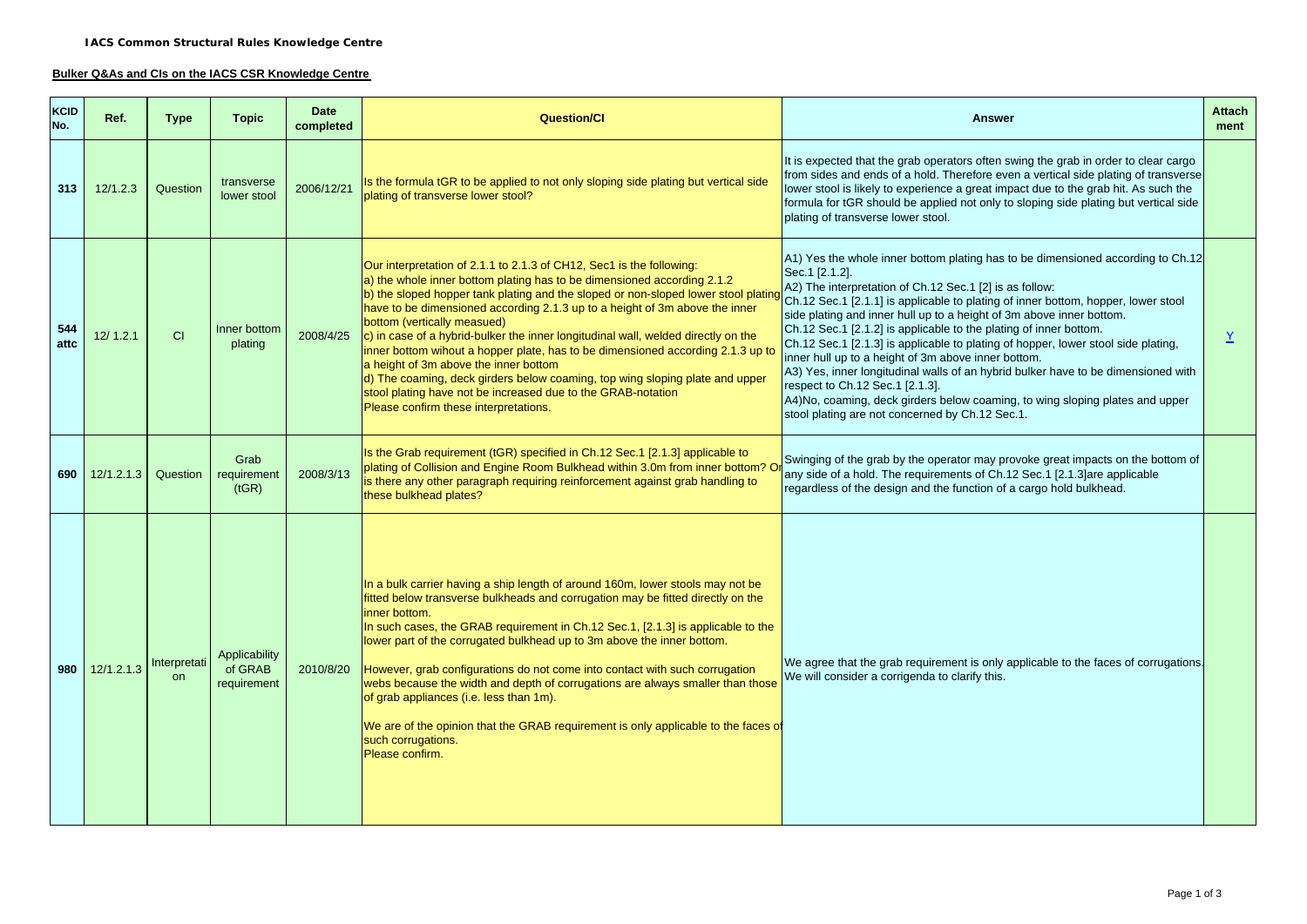| <b>KCID</b><br>No. | Ref. | <b>Type</b>                                                   | <b>Topic</b>                            | <b>Date</b><br>completed | <b>Question/CI</b>                                                                                                                                                                                                                                                                                                                                                                                                                                                                                                                                                                                                                                                                                                                           | <b>Answer</b>                                                | <b>Attach</b><br>ment |
|--------------------|------|---------------------------------------------------------------|-----------------------------------------|--------------------------|----------------------------------------------------------------------------------------------------------------------------------------------------------------------------------------------------------------------------------------------------------------------------------------------------------------------------------------------------------------------------------------------------------------------------------------------------------------------------------------------------------------------------------------------------------------------------------------------------------------------------------------------------------------------------------------------------------------------------------------------|--------------------------------------------------------------|-----------------------|
| 998<br>attc        |      | $\left  \frac{12}{1.2.1.3} \right $ Interpretati<br><b>on</b> | Applicability<br>of GRAB<br>requirement | 2010/8/4                 | In a bulk carrier having ship length of 160m around, lower stools may not be fitted<br>below transverse bulkheads and corrugation may be fitted on inner bottom<br>directly.<br>In such cases, GRAB requirement in Ch.12 Sec.1, [2.1.3] is applicable to the<br>lower part of corrugated bulkhead up to 3m above inner bottom.<br>However, GRAB will not contact such corrugation webs due to their configuration<br>as follows;<br>corrugation width and depth are less than 1m, and;<br>corrugation flanges and webs are perpendicular to each other.<br>Please refer to an arrangement of such a bulk carrier as attached.<br>We are of the opinion that GRAB requirement is not applicable to corrugation<br>webs.<br>Please confirm it. | Grab requirements are not applicable to web of corrugations. |                       |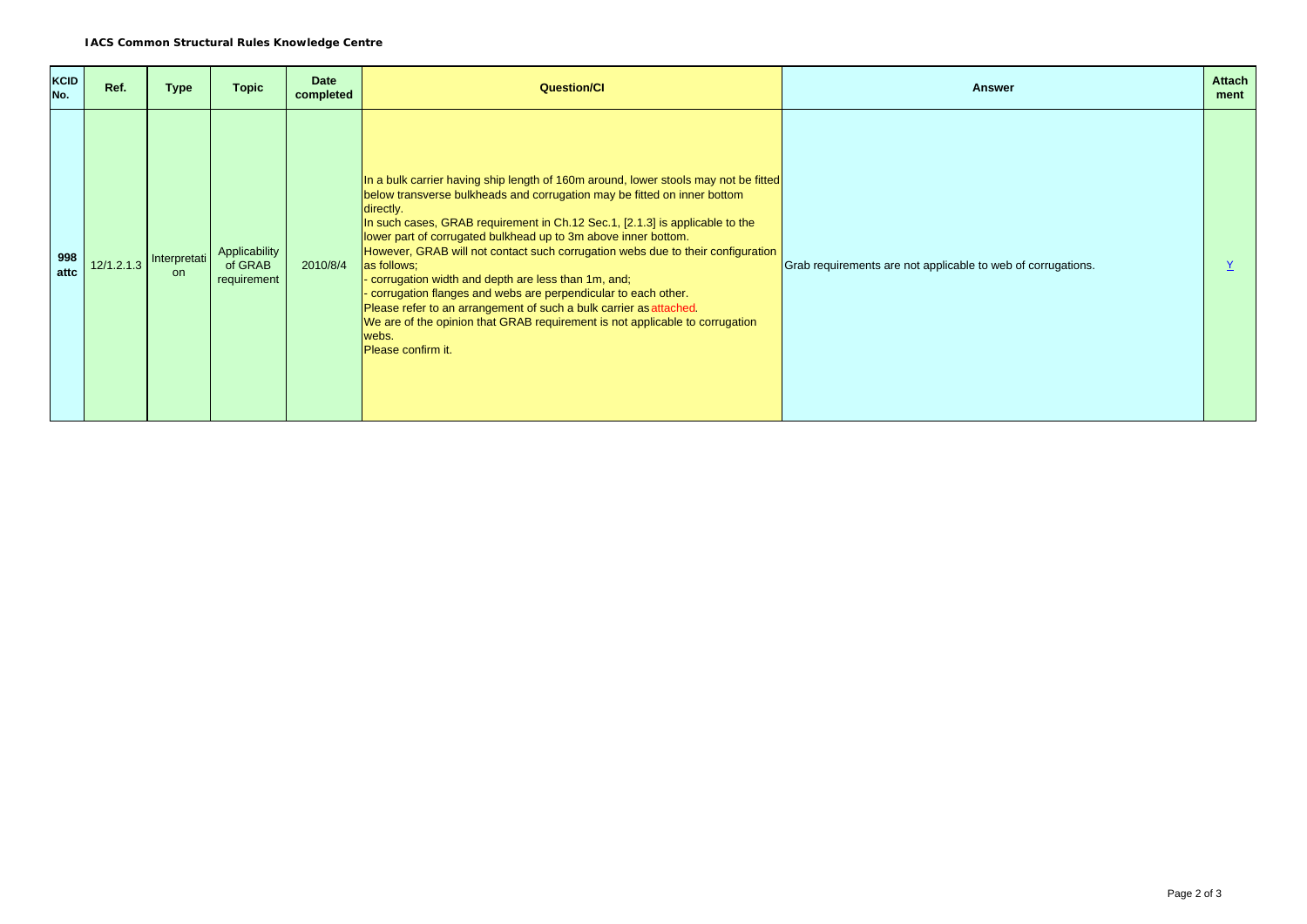| KCID<br>No. | Ref.                | <b>Type</b> | <b>Topic</b>                                                                                            | <b>Date</b><br>completed | <b>Question/CI</b>                                                                                                                                                                                                                                                                                                                                                                                                                                                                                                                                                                                                                                                                                                                                                                                                                                                                                                                                                      | <b>Answer</b>                                                                                                                                                                                                                                                                                                                                                                                                                                                                           |  |
|-------------|---------------------|-------------|---------------------------------------------------------------------------------------------------------|--------------------------|-------------------------------------------------------------------------------------------------------------------------------------------------------------------------------------------------------------------------------------------------------------------------------------------------------------------------------------------------------------------------------------------------------------------------------------------------------------------------------------------------------------------------------------------------------------------------------------------------------------------------------------------------------------------------------------------------------------------------------------------------------------------------------------------------------------------------------------------------------------------------------------------------------------------------------------------------------------------------|-----------------------------------------------------------------------------------------------------------------------------------------------------------------------------------------------------------------------------------------------------------------------------------------------------------------------------------------------------------------------------------------------------------------------------------------------------------------------------------------|--|
|             | $1029$ $12/1.2.1.3$ | <b>RCP</b>  | <b>Transverse</b><br>corrugated<br>bulkheads at<br>lower stools<br>as transverse<br>bulkhead<br>plating | 2010/3/30                | With regard to the paragraph of Ch.12, Sec.1 [2.1.3], we would request that<br>transverse corrugated bulkheads situated on lower stools are ruled out from<br>application of the 'transverse bulkhead plating'.<br>The paragraph in Ch.12, Sec.1 [2.1.3] contains 'transverse bulkhead plating' as a<br>result of Rule Change Notice No.1 (effective from 1 July 2009) which may cause a<br>confusion as to whether this newly added word implies a transverse corrugated<br>bulkhead on lower stool or not, all the more for small bulk carriers provided with<br>lower stools of which the height is less than 3.0m.<br>It is noted that TB for RCP 4-4 explains that 'this change is made to clarify the<br>requirement by specifying the areas concerned by this calculation (refer to KC ID<br>313 and 544)'. Besides, TB for RCN No.1-4 explains that 'inner hull up to a height<br>of 3.0m from the lowest point of inner bottom is applied to this requirement. | The requirements in Ch.12 apply to the following structural elements when they<br>exist in the hold:<br>plating of inner bottom<br>hopper tank sloping plate<br>plating of transverse lower stool (if it exists)<br>flange plating of transverse corrugated bulkhead<br>plating of transverse plane bulkhead<br>plating of inner hull<br>up to a height of 3m above the lowest point of the inner bottom.<br>This includes transverse corrugated bulkheads with or without lower stool. |  |
|             |                     |             |                                                                                                         |                          | Notwithstanding these explanations, neither of the two TBs has implemented<br>clarification on application of transverse corrugated bulkheads on lower stools.<br>It is apparent that the Ch.12, Sec.1 [2.1.3] will result into unreasonable and<br>impractical arrangements and scantlings for corrugated bulkheads with lower<br>stools, especially for those of small bulk carriers. The current passage containing<br>'transverse bulkhead plating' should be interpreted to limit to transverse bulkhead<br>plating where lower stools are not fitted. KC is therefore requested to update the<br>passage in future Rule Change Notice.                                                                                                                                                                                                                                                                                                                            |                                                                                                                                                                                                                                                                                                                                                                                                                                                                                         |  |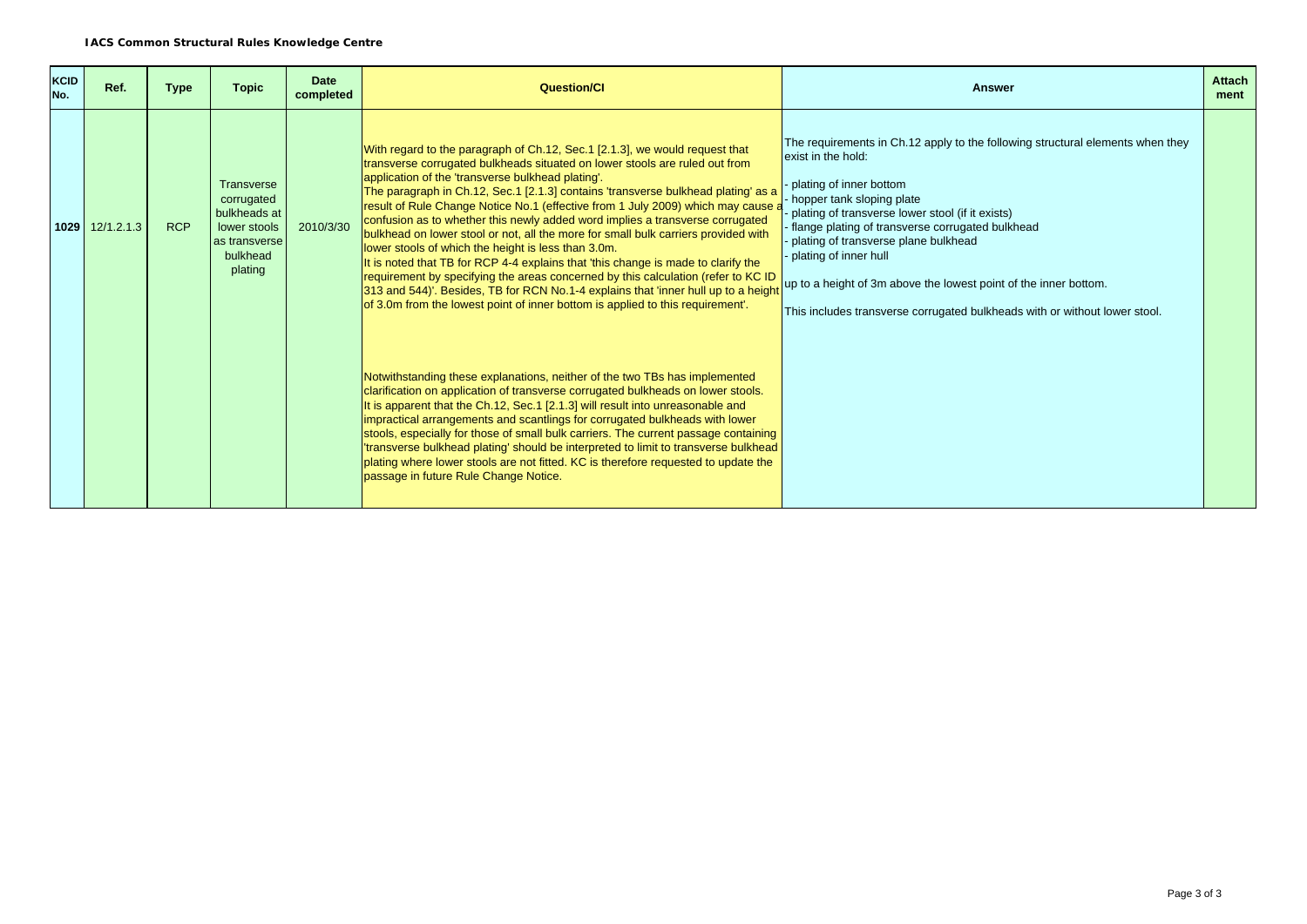| KC#544 |
|--------|
|--------|

| ×<br>N |     |  |
|--------|-----|--|
| ×.     | ___ |  |

|      | 200 m |            |       |       |       |                                                       |
|------|-------|------------|-------|-------|-------|-------------------------------------------------------|
| t LR |       | t ABS 1999 |       |       |       | t ABS 2001 t CSR inner t CSR hopper tinner CSR mod NK |
| 20   | 22.57 | 10.79      | 18.24 | 17.53 | 15.53 | 11.27                                                 |
| 25   | 24.47 | 10.79      | 19.55 | 18.78 | 16.78 | 12.52                                                 |
| 30   | 26.02 | 10.79      | 21.07 | 20.04 | 18.03 | 13.77                                                 |
| 35   | 27.33 | 10.79      | 22.49 | 21.29 | 19.28 | 15.03                                                 |
| 40   | 28.47 | 10.79      | 23.80 | 22.54 | 20.54 | 16.28                                                 |
| 45   | 29.47 | 10.79      | 25.03 | 23.79 | 21.79 | 17.53                                                 |
| 50   | 30.36 | 10.79      | 26.19 | 25.04 | 23.04 | 18.78                                                 |
| 55   | 31.17 | 10.79      | 27.28 | 26.30 | 24.29 | 20.04                                                 |
| 60   | 31.91 | 10.79      | 28.31 | 27.55 | 25.54 | 21.29                                                 |